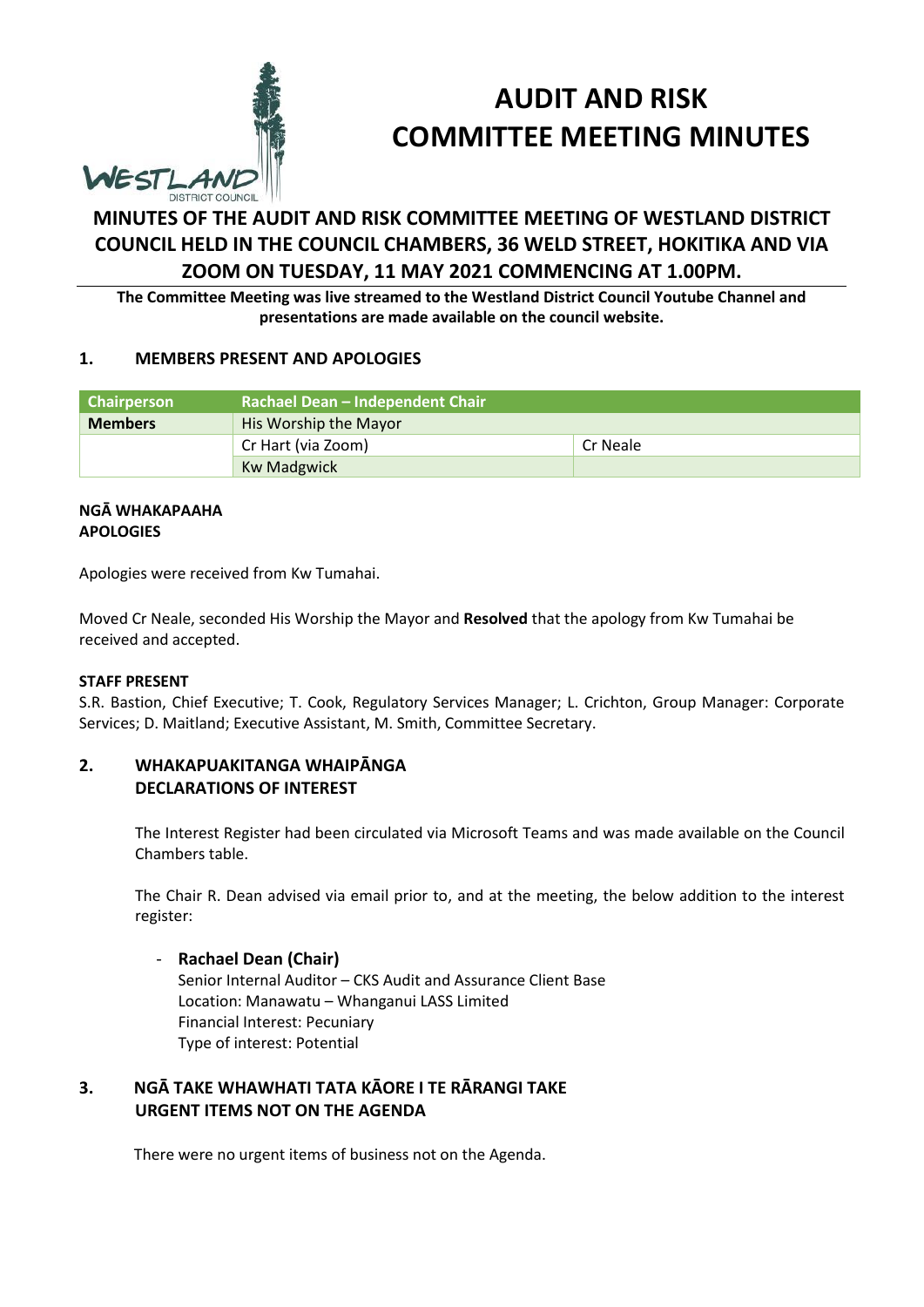# **4. NGĀ MENETI O TE HUI KAUNIHERA MINUTES OF MEETINGS**

The minutes of the previous meeting were circulated separately via Microsoft Teams.

#### **Audit and Risk Committee Meeting Minutes – 9 February 2021**

Moved Cr Neale, seconded His Worship the Mayor and **Resolved** that the Minutes of the Audit and Risk Committee Meeting held on the 9 February 2021 be confirmed as a true and correct record of the meeting.

The Chair **Approved** that their digital signature be added to the confirmed Audit and Risk Committee Meeting Minutes of 9 February 2021.

## **5. ACTION LIST**

The Group Manager: Corporate Services spoke to the Action List and provided the following updates:

- **Terms of Reference (TOR) – Audit and Risk** The TOR were reviewed and adopted at the April 2021 Council Meeting and are scheduled to take effect as of the  $1<sup>st</sup>$  July 2021. To be circulated once updated.
- **Risk Management Manual Amendment** Amendment has been made as suggested, this item can be removed from the action list.

#### **Risk Management Workshop**

The Chair and Group Manger: Corporate Services have been in touch with Bruce Robertson and a workshop is to be scheduled with the Committee and Councillors. Content and dates to be confirmed within the next 2 months.

#### **Committee Structure Review**

The new Committee Structure and Terms of Reference was adopted at the April 2021 Council Meeting, this item can now be removed from the action list.

Moved Cr Neale, seconded His Worship the Mayor and **Resolved** that the updated Action List by the Group Manager: Corporate Services be received.

*His Worship the Mayor gave his apologies and left the Council Chambers at 1.04pm and did not return.*

*The meeting was adjourned at 1.05pm due to technical difficulties and reconvened at 1.12pm.* 

# **6. PŪRONGO KAIMAHI STAFF REPORTS**

#### **Quarterly Report Q3 July 2020 – March 2021**

The Finance Manager spoke to this item and advised the purpose of this report is to inform the Committee of Council's financial and service delivery performance for the nine months ended 31 March 2021 (Q3) and to answer any queries from the Committee as regards to the report.

The Chair queried the results of the Democracy Survey (page 29) and the percentage of those surveyed dissatisfied with leadership. The Group Manager: Corporate Services spoke to this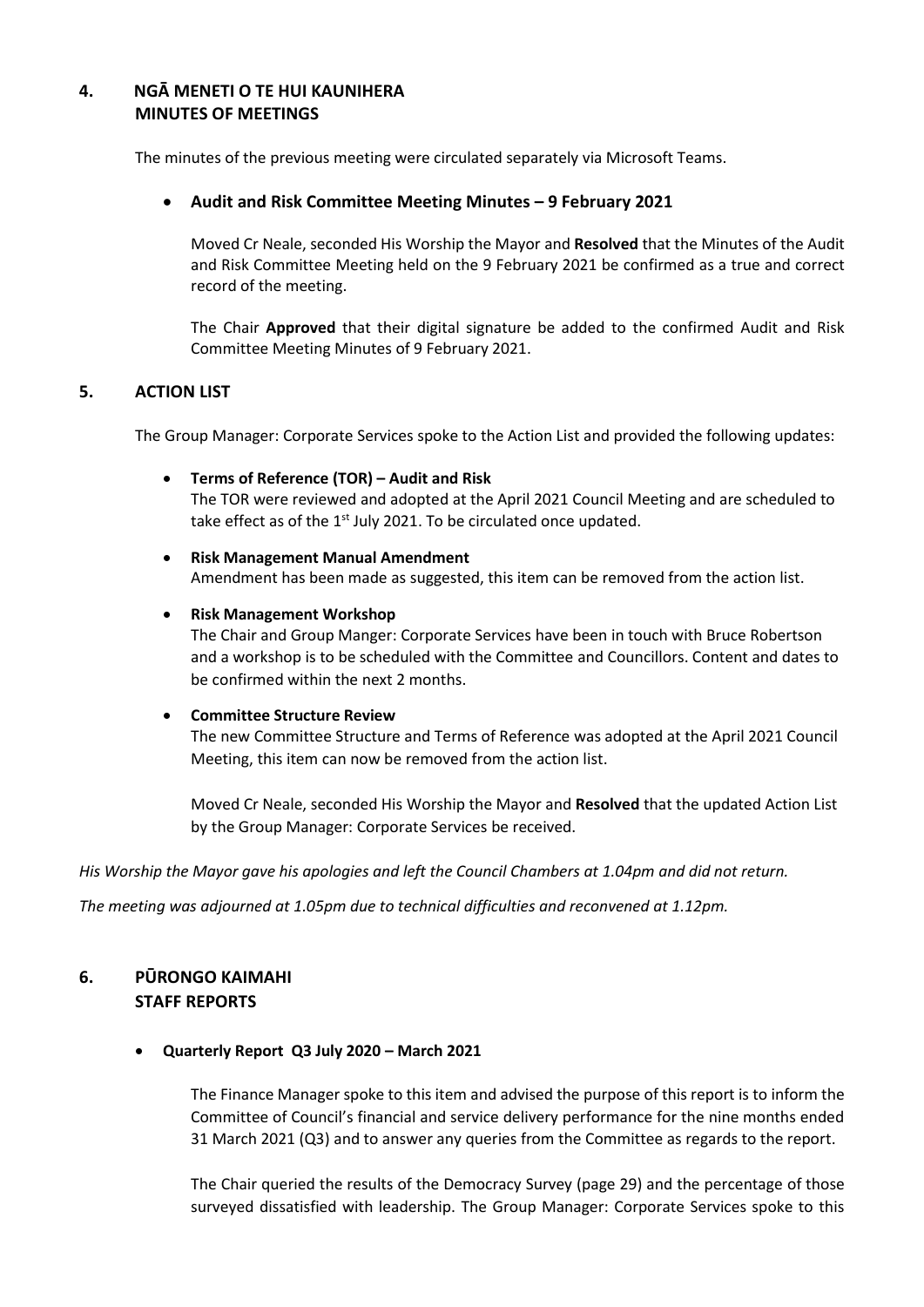issue, the feedback was around communication and community engagement and access to information for consultation released by Council, noting distance and technology are issues in connecting with the community, especially further down the island. For the current Long term plan process these issues have been considered with Councillor Roadshows visiting the communities across the region.

Kw Madgwick requested a review of the surveys again and for the detailed results to be brought back to the committee at the next meeting.

Cr Neale commented that the results could be due to the friction within the previous terms elected members of Council and believe this has improved with the current members. Kw Madgwick agreed and stated the current membership was working positively together.

The survey covered the  $2019 - 2020$  period during which the newly elected members were voted in for the new triennium.

Moved Cr Neale, seconded Cr Hart and **Resolved** that the Quarterly Report Q3 July 2020 – March 2021 from the Group Manager: Corporate Services be received.

## **Update on Audit Recommendations Year Ended 30 June 2020**

The Group Manager: Corporate Services spoke to this item and advised the purpose of this report is to present the Committee with an update on the actions taken on recommendations in the Audit Management Report for the year ended 30 June 2020 by Audit NZ. Noted updates are as below:

- Key Management Personnel Declarations of Interest: An interest register is to be included as part of the executive team meetings just as with Council.
- A Remuneration Report will be brought to the May 2021 Council Meeting for resolution regarding confusion of the interpretation of the remuneration tool used to assign payments to elected members.
- Items to be removed:
	- Reconciliation review (page 57)
	- NZTA claims process reconciliations.

Moved Cr Hart, seconded Cr Neale and **Resolved** that the update on Audit Recommendations Year Ended 30 June 2020 from the Group Manager: Corporate Services be received.

#### **Name of report Audit and Risk Committee Rolling Workplan - May 2021**

The Group Manager: Corporate Services spoke to this updated plan and advised the purpose of this report is to present to the committee future items within the Rolling Workplan as at May 2021.

Moved R. Dean, seconded Cr Neale and **Resolved** that the Audit and Risk Committee Rolling Workplan - May 2021 from the Group Manager: Corporate Services be received.

# **7. KA MATATAPU TE WHAKATAUNGA I TE TŪMATANUI RESOLUTION TO GO INTO PUBLIC EXCLUDED**

(to consider and adopt confidential items)

 Moved R. Dean, seconded Cr Neale and **Resolved** that the Audit and Risk Committee confirm that the public were excluded from the meeting in accordance with Section 48, Local Government Official Information and Meetings Act 1987 at 1.36pm.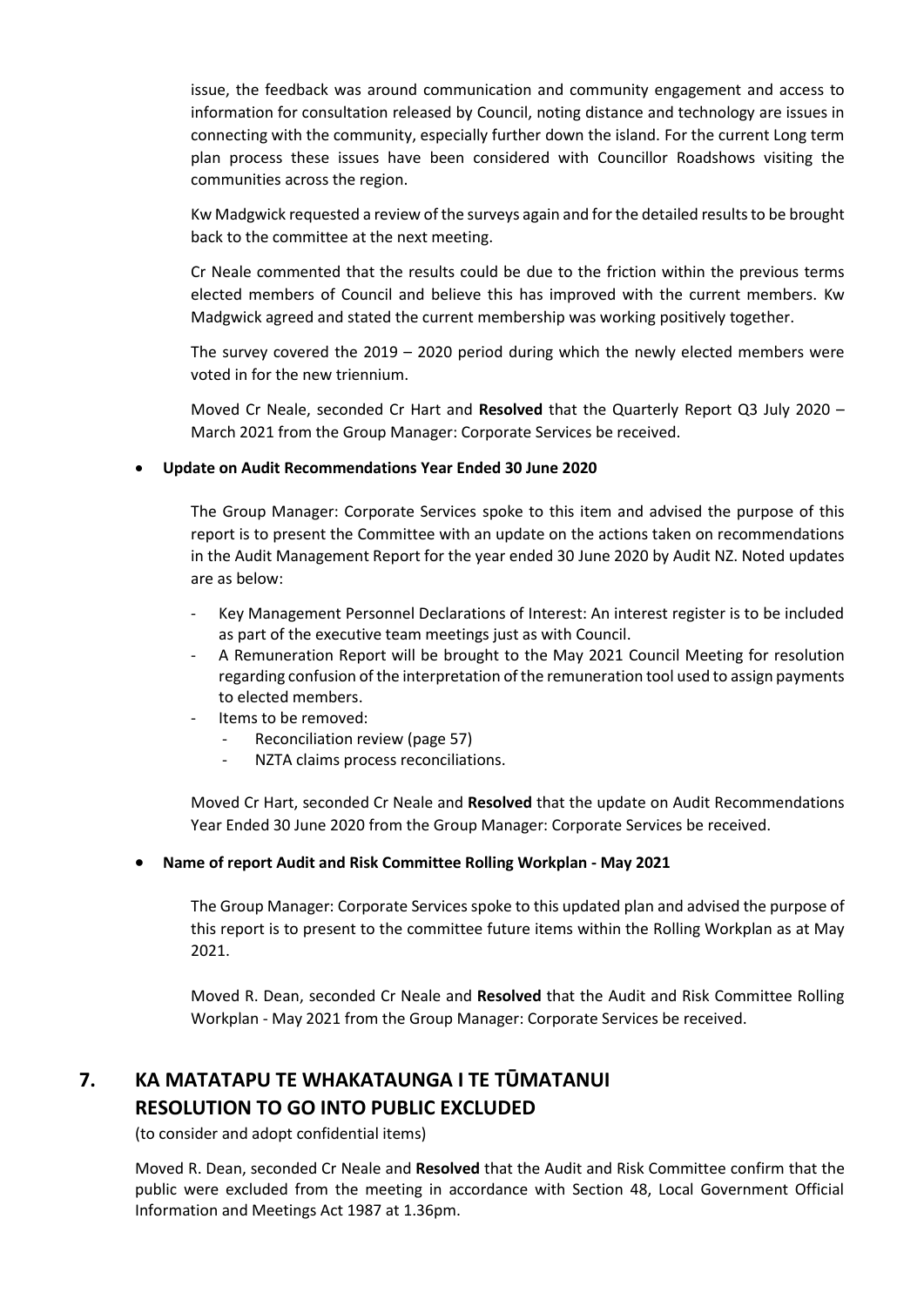The general subject of the matters to be considered while the public are excluded, the reason for passing this resolution in relation to each matter and the specific grounds under Section 48(1) of the Local Government Official Information and Meetings Act 1987 for the passing of the resolution are as follows:

| Item<br>No. | subject<br><b>General</b><br><b>of</b><br>each matter to<br>be<br>considered | for<br>passing<br><b>Reason</b><br>resolution<br>this<br>in<br>relation<br>each<br>to<br>matter | Ground(s) under Section 48(1) for the<br>passing of this resolution                                                                                                                                                       |
|-------------|------------------------------------------------------------------------------|-------------------------------------------------------------------------------------------------|---------------------------------------------------------------------------------------------------------------------------------------------------------------------------------------------------------------------------|
| 1.          | <b>Confidential Minutes</b><br>- 9 February 2021                             | Good<br>reasons<br>to<br>withhold exist under<br>Section 7                                      | That the public conduct of the relevant<br>part of the proceedings of the meeting<br>would be likely to result in the disclosure<br>of information for which good reason for<br>withholding exists.<br>Section $48(1)(a)$ |
| 2.          | <b>Risk Report</b>                                                           | Good<br>reasons<br>to<br>withhold exist under<br>Section 7                                      | That the public conduct of the relevant<br>part of the proceedings of the meeting<br>would be likely to result in the disclosure<br>of information for which good reason for<br>withholding exists.<br>Section $48(1)(a)$ |
| 3.          | Quarterly Report on<br>Whistleblower<br>Services provided by<br><b>PWC</b>   | Good<br>reasons<br>to<br>withhold exist under<br>Section 7                                      | That the public conduct of the relevant<br>part of the proceedings of the meeting<br>would be likely to result in the disclosure<br>of information for which good reason for<br>withholding exists.<br>Section $48(1)(a)$ |
| 4.          | <b>Health and Safety</b><br>Initiatives - May 2021                           | Good<br>reasons<br>to<br>withhold exist under<br>Section 7                                      | That the public conduct of the relevant<br>part of the proceedings of the meeting<br>would be likely to result in the disclosure<br>of information for which good reason for<br>withholding exists.<br>Section $48(1)(a)$ |

This resolution is made in reliance on sections 48(1)(a) and (d) of the Local Government Official Information and Meetings Act 1987 and the particular interests or interests protected by section 7 of that Act, which would be prejudiced by the holding of the relevant part of the proceedings of the meeting in public are as follows: